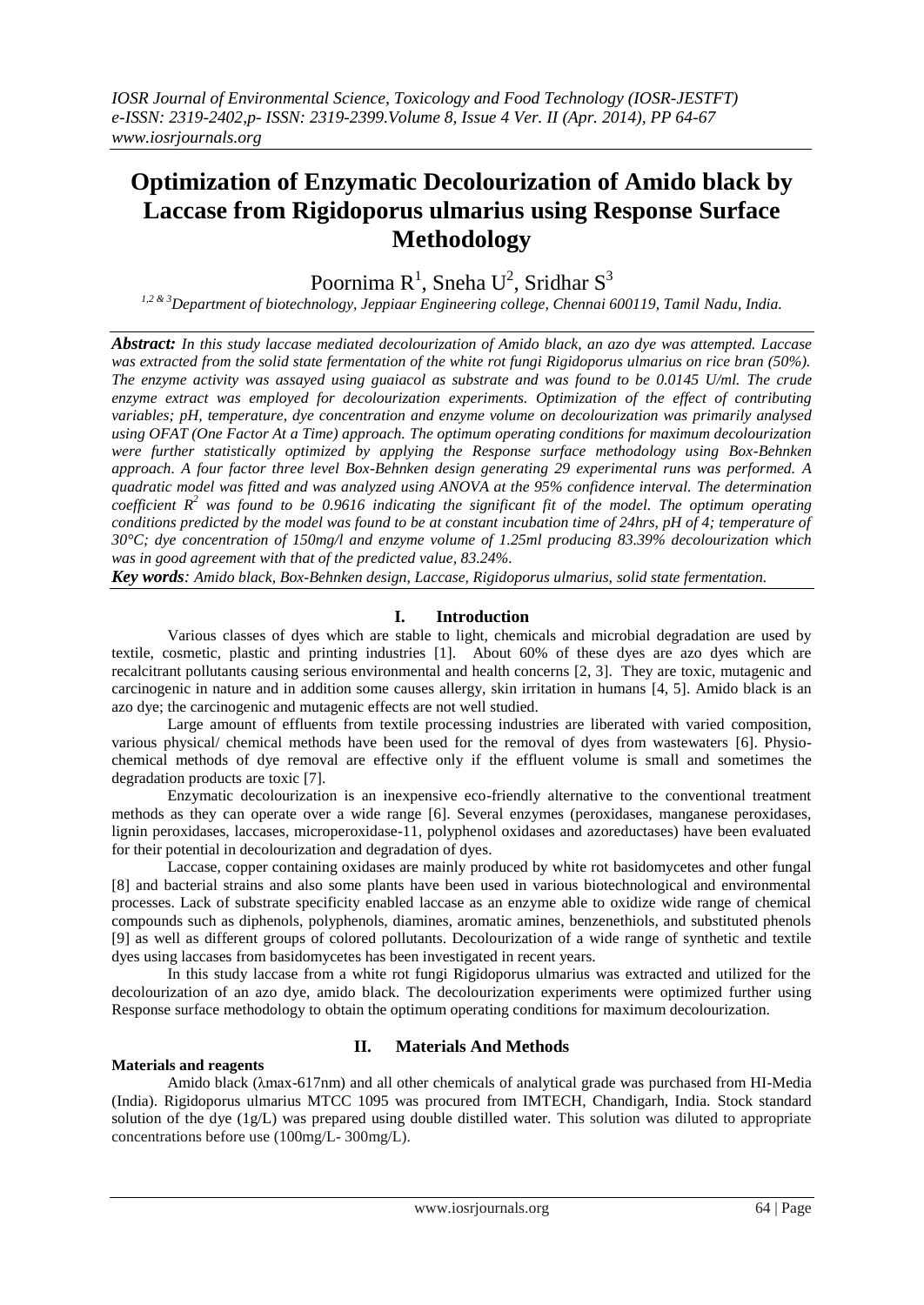## **Enzyme production and recovery**

Solid state fermentation of Rigidoporus ulmarius on rice bran was carried out for enzyme production. 10g ground, oven-dried rice bran was sterilized by autoclaving at 121°C for 15mins and inoculated with five 5mm plugs of the fungus. The setup was incubated for 30 days at 30°C in static condition to reach growth confluence maintaining the moisture content at 50% with addition of sterile distilled water supplemented with  $(0.01\%$  w/v) peptone every 3<sup>rd</sup> day.

The extracellular enzyme was extracted using 50mM sodium acetate buffer pH 5.5 supplemented with 1% tween 20 at 25°C in static condition. The extraction was carried out in two cycles, medium was incubated with i) 75ml buffer for 5 hrs and filtered with constant stirring ii) 110ml of buffer for 3hrs and filtered. The filtrates were centrifuged at 5000rpm for 15mins. The supernatants collected served as the source of crude enzyme [10].

Enzyme assay (laccase) was carried out using guaiacol as substrate [11-13]. The change in absorbance was monitored at 530nm using UV-Vis spectrophotometer. Enzyme activity was calculated using the following formula (1).

Volume activity  $(U/ml) = \Delta A530/min \times 4 \times Vt \times dilution factor$  --------------(1) ------------------------------------------------

e x Vs

Where,

 $Vt = final volume of reaction mixture (ml) = 5.00$ 

 $Vs = sample volume (ml) = 1$ 

 $e =$  extinction co-efficient of guaiacol = 6,740 /M/cm

 $4 =$  derived from unit definition  $\&$  principle

Enzyme activity is measured in U/ml which is defined as the amount of enzyme catalyzing the production of one micromole of colored product per min per ml [14].

#### **Decolourization studies**

The effect of contributing process parameters on decolourization were analyzed using OFAT (One Factor At a Time) approach. The factors include pH, temperature, dye concentration and enzyme volume. The factors were varied one at a time keeping others constant according to the variable analyzed. The absorbance at the absorption maxima at initial hour and after 24 and 48hrs of incubation was recorded and the residual dye concentration was represented in terms of percentage [15, 16]. The decolourization of dye, expressed as dye decolourization (%), was calculated according to the formula:

Decolourization  $\left(\% \right) = \left[ (Ci - Ct)/Ci \right] \times 100$  ----------- (2)

#### Where

Ci: initial concentration of the dye and

Ct: dye concentration along the time [17].

The effect of pH on decolourization was studied by varying the medium pH from 3-9 at room temperature with initial dye concentration of 100mg/l. The temperature in the range of 30°C- 50°C was varied at the optimum pH and initial dye concentration. The dye concentration was increased from 100mg/l to 300mg/l in multiples of 50mg/l at the optimum pH and temperature. The enzyme volume was varied from 0.25ml to 1ml and the effect on decolourization at the optimum pH, temperature and initial dye concentration was recorded. The experiment was carried out in triplicate.

## **Statistical optimization of process variables**

Response surface methodology for the statistical optimization of the influencing process variables was adopted. The influencing parameters considered for optimization includes: pH  $(X_1)$ , Temperature $(X_2)$ , dye concentration( $X_3$ ) and enzyme volume( $X_4$ ). A four factor three level Box-Behnken design was designed using the software. The 29 run experimental design was performed and the response was calculated in terms of percentage decolourization. A best fit quadratic model was suggested and was further analyzed using ANOVA at 95% confidence interval, the fit quality was evaluated by coefficient of determination  $\mathbb{R}^2$  and comparing it with the predicted  $\mathbb{R}^2$ . The validity of the model was verified by performing the confirmatory trials which produced response which were in good agreement with the predicted response.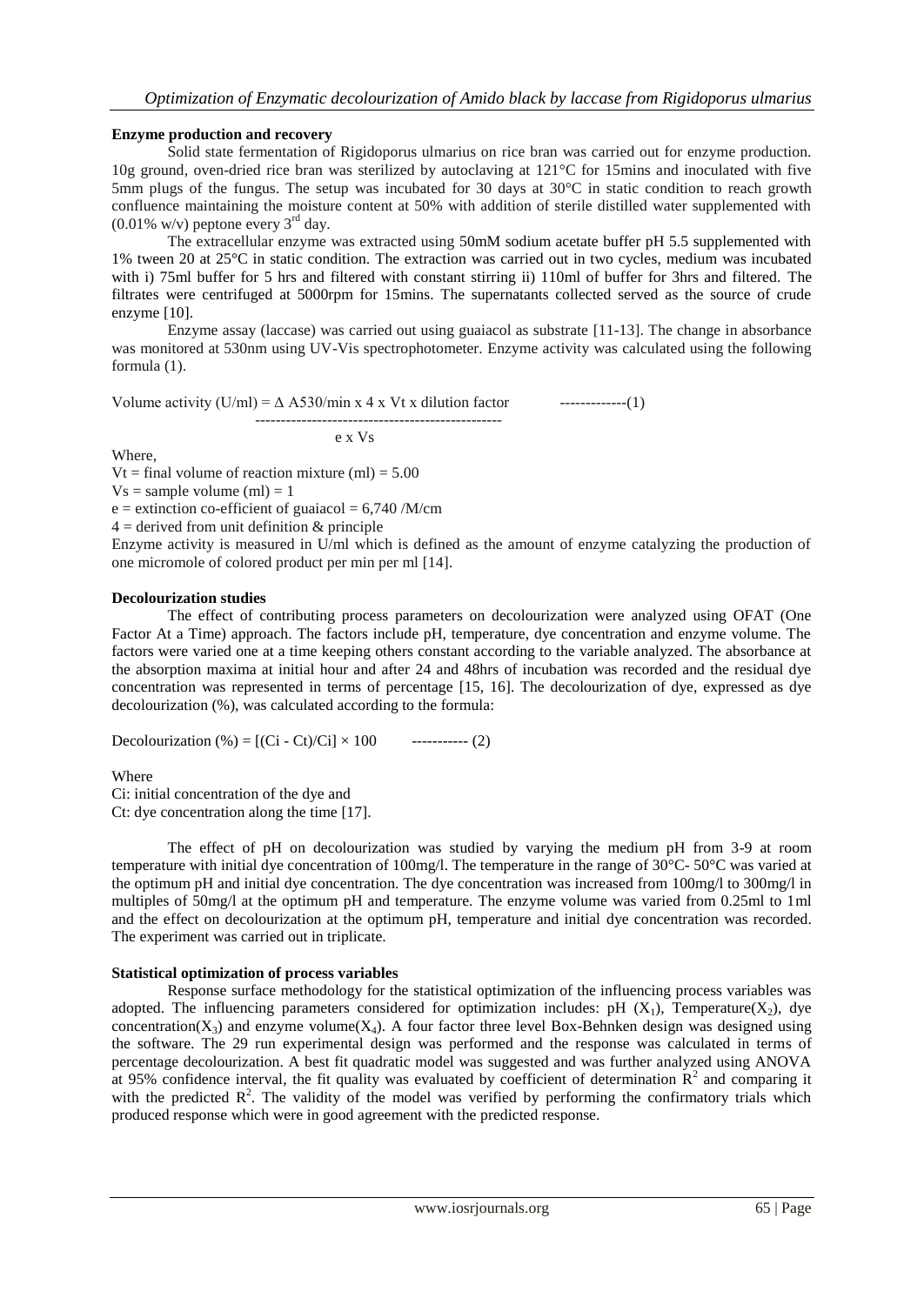## **III. Results And Discussion**

#### **Enzyme assay**

The enzyme extracted from solid state fermentation of the fungus was assayed for its activity using guaiacol as substrate in both crude extracts. The enzyme activity was found to remain almost constant in both extractions. The crude enzyme from first extraction cycle showed an activity of 0.0129U/ml and 0.0145U/ml in the second extraction cycle.

#### **Decolurization using crude enzyme**

The enzyme based decolourization of Amido black was carried out. The influencing process parameters; pH, temperature, dye concentration and enzyme volume were optimized preliminarily using OFAT. The decolourization was studied after 24 and 48hrs of incubation. From the results obtained it was found that increase in incubation time did not cause significant change in decolourization. The dye was maximally decolorized to about 83% in OFAT. The optimum pH for decolourization was at the enzyme optimum pH 5. The optimum temperature for decolourization was 30°C. The decolourization did not vary significantly at the enzyme optimum temperature of 35°C. The decolourization at different dye concentration did not vary significantly; however maximum decolourization was observed at 150mg/l concentration. The optimum enzyme volume was found to be 1ml, though only slight difference was seen in the decolourization produced with 0.75ml of the enzyme. Fig 1(a), 1(b), 1(c) and 1(d) show the effect of pH, temperature, dye concentration and enzyme volume on decolourization of Amido black by the enzyme.





1 (b) Effect of temperature on decolourization of Amido black using enzyme



1 (c) Effect of dye concentration on Amido black decolourization using enzyme

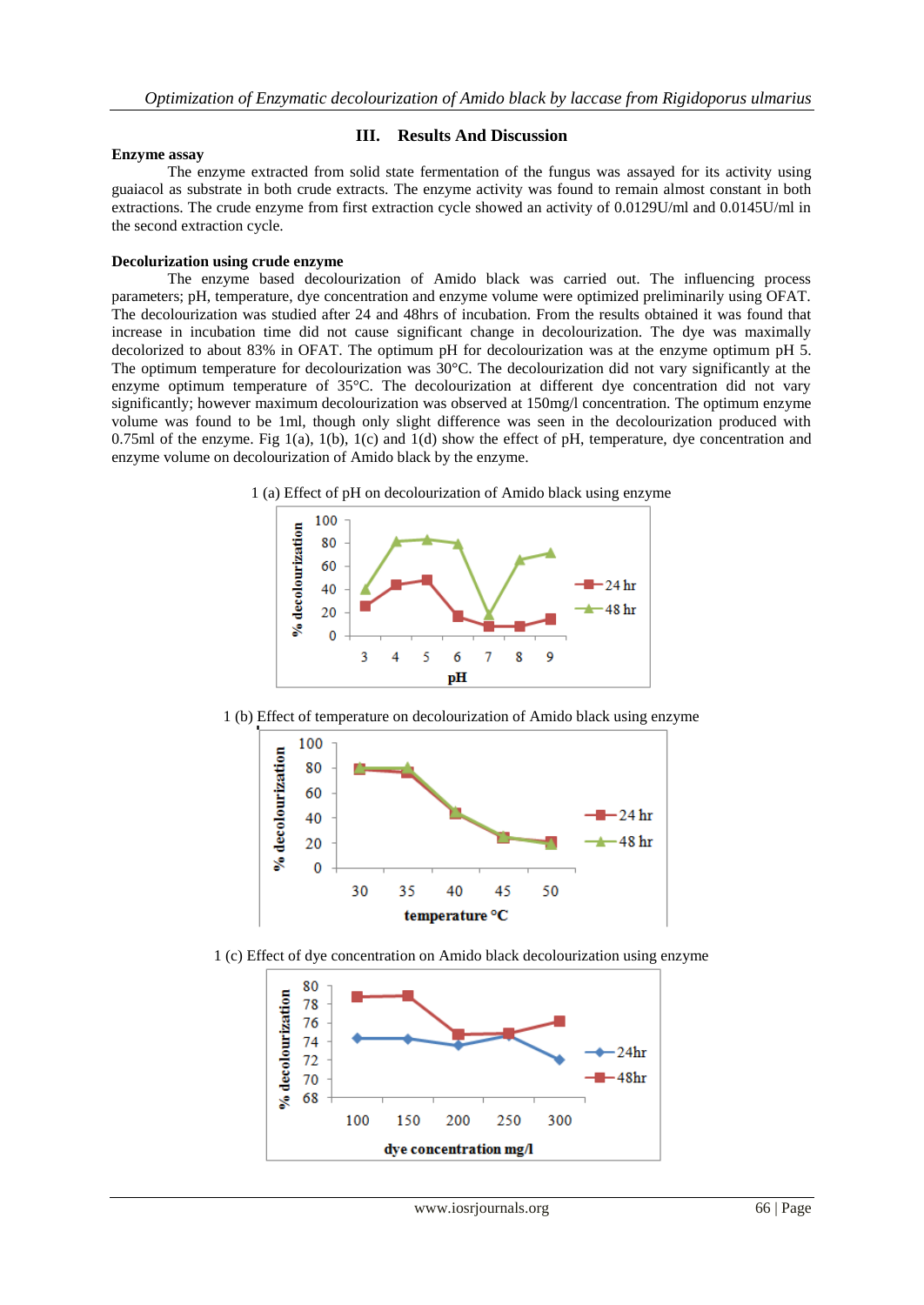

1 (d) Effect of enzyme volume on Amido black decolourization

## **Statistical Optimization of Amido black decolourization by enzyme**

The statistical optimization of the process variables was carried out to obtain the optimum operating conditions for decolourization producing maximum possible decolourization with precision and reproducibility. The response was fitted in terms of % decolourization and a second order quadratic model with effect of linear, quadratic and interaction terms on response was suggested by the software as the best fit. The test of significance of the model, individual coefficients and test for lack of fit was performed.

Table 1 represents the design matrix with the experimental and predicted value for Amido black decolourization by enzyme. The model was significant showing a Prob $>$  F value of  $< 0.0001$ . The linear factors of  $X_1, X_2$  and  $X_4$ ; quadratic factor of  $X_1$  and interaction terms  $X_1X_2, X_1X_4$  were found to be significant at 95% confidence interval indicating that the model terms are a limiting factor for decolourization. The determination coefficient  $R^2$  was found to be 96.16% and adjusted  $R^2$  was 92.32% indicating the high significance of the model. The multiple correlation coefficient, R and the determination coefficient  $R^2$  are the measure of correlation for estimation of the regression equation. The closer the value of R to 1, the better the prediction of the model is [18]. A higher determination coefficient indicates higher degree of correlation between the experimental and predicted values and it is also a measure of fit of the model. F value for the model was found to be 25.05. The F value is a statistically valid measure of how well the factors describe the variation in the data about its mean. The greater the F value is from unity, the more certain it is that the factors explain adequately the variation in the data about its mean, and the estimated factor effects are real. From these observations, it could be concluded that interactive effects are important for true optimization rather than the OFAT method [19]. The insignificant lack of fit explains that the model is adequate to describe the observed data. The lack of fit value was insignificant and was found to be 0.3714. Table 2 shows the ANOVA for Amido black decolourization by enzyme. Equation (3) represents the second order polynomial regression predicted equation for amido black decolourization by enzyme.

Y= 69.846 -4.06X1 -1.57X2 + 0.1675X3 + 5.04X4 + 2.18X1X2 +1.05 X1X3 -1.945 X1X4 -0.22 X2X3 -0.46 X2X4 -0.14 X3X4 +2.79 X12 +0.93 X22 -0.411 X32 -0.438 X42-----(3)

The optimum operating conditions for enzyme based decolourization was found to be at constant incubation time of 24hrs, pH of 4; temperature of 30°C; dye concentration of 150mg/l and enzyme volume of 1.25ml producing 83.39% decolourization which was in good agreement with that of the predicted value, 83.24%.

The 3D and 2D contour plots are graphical representation of the regression equation which aims to showcase the optimum variable interactions such that the response is maximal. Each contour curve represents an infinite number of combinations of two test variables. A circular contour plot of response surfaces suggest that the interaction is negligible between the corresponding variables, while an elliptical or saddle contour plot indicates significance in the interactions between the corresponding variables [20]. Fig 2 (a) and (b) represents the 2D contour plots showing significant two variable interactions for Amido black decolourization by enzyme.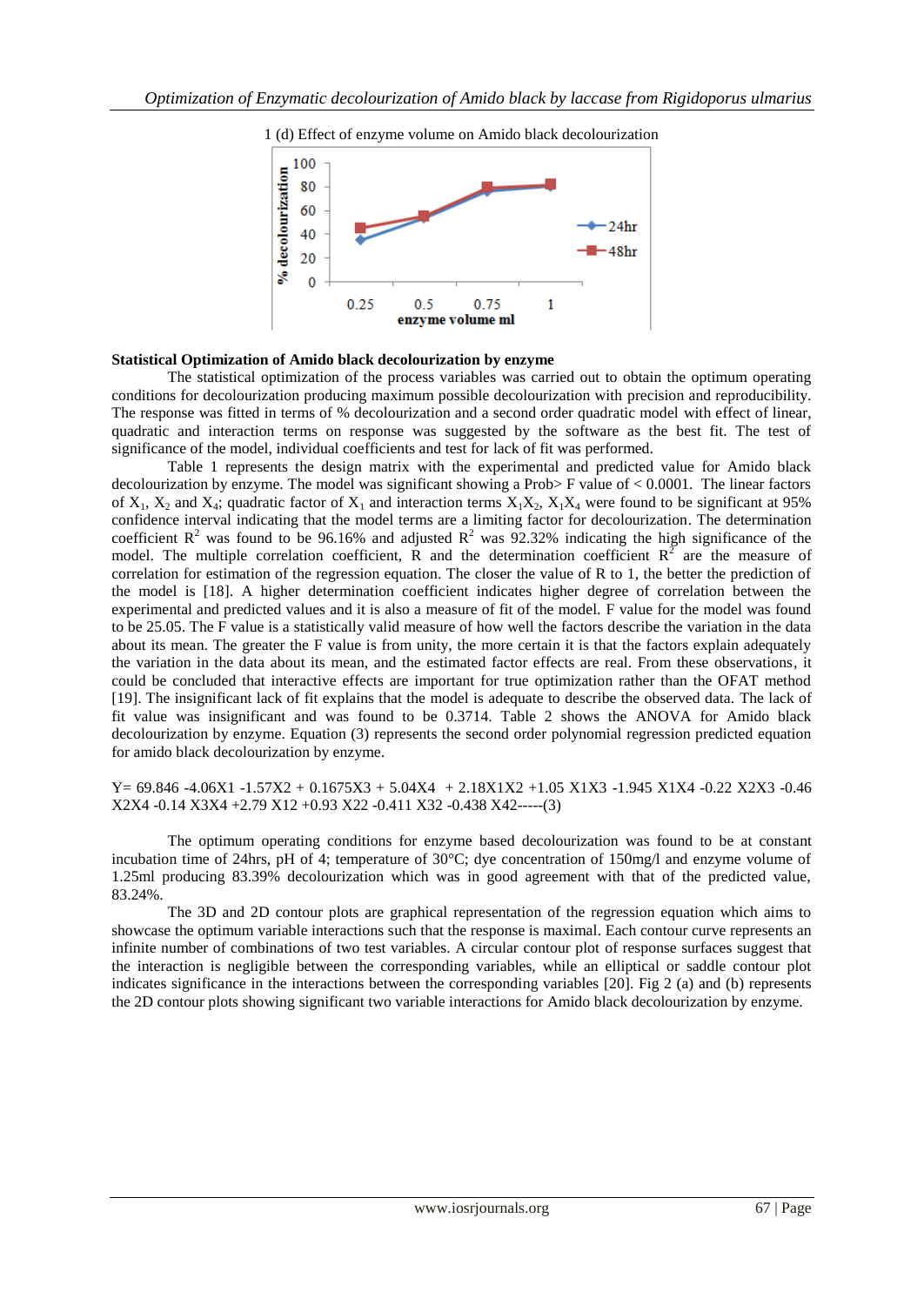| Table 1 Design matrix for Tringo black accolourization by enzyme |                |               |               |              |                     |           |  |  |  |  |
|------------------------------------------------------------------|----------------|---------------|---------------|--------------|---------------------|-----------|--|--|--|--|
|                                                                  | pH             | Temperature   | Dye           | Enzyme       | Response            |           |  |  |  |  |
| Std                                                              |                | $(^{\circ}C)$ | concentration | volume       | (%) Decolourization |           |  |  |  |  |
|                                                                  |                |               | (mg/l)        | (ml)         |                     |           |  |  |  |  |
|                                                                  | $X_1$          | $X_2$         | $X_3$         | $X_4$        | Experimental        | Predicted |  |  |  |  |
| $\mathbf{1}$                                                     | $\overline{4}$ | 25            | 150           | $\mathbf{1}$ | 81.37               | 81.39     |  |  |  |  |
| $\overline{c}$                                                   | 6              | 25            | 150           | $\mathbf{1}$ | 70.17               | 68.89     |  |  |  |  |
| 3                                                                | $\overline{4}$ | 35            | 150           | 1            | 72.73               | 73.87     |  |  |  |  |
| $\overline{4}$                                                   | 6              | 35            | 150           | $\mathbf{1}$ | 70.28               | 70.12     |  |  |  |  |
| 5                                                                | 5              | 30            | 100           | 0.75         | 64.17               | 63.64     |  |  |  |  |
| 6                                                                | 5              | 30            | 200           | 0.75         | 64                  | 64.26     |  |  |  |  |
| $\overline{7}$                                                   | 5              | 30            | 100           | 1.25         | 74.4                | 74.00     |  |  |  |  |
| 8                                                                | 5              | 30            | 200           | 1.25         | 73.67               | 74.06     |  |  |  |  |
| $\overline{9}$                                                   | $\overline{4}$ | 30            | 150           | 0.75         | 70.16               | 69.27     |  |  |  |  |
| 10                                                               | 6              | 30            | 150           | 0.75         | 64.48               | 65.04     |  |  |  |  |
| 11                                                               | $\overline{4}$ | 30            | 150           | 1.25         | 83.39               | 83.24     |  |  |  |  |
| 12                                                               | 6              | 30            | 150           | 1.25         | 69.93               | 71.23     |  |  |  |  |
| 13                                                               | 5              | 25            | 100           | $\mathbf{1}$ | 71.98               | 71.55     |  |  |  |  |
| 14                                                               | 5              | 35            | 100           | $\mathbf{1}$ | 70                  | 68.84     |  |  |  |  |
| 15                                                               | 5              | 25            | 200           | $\mathbf{1}$ | 70.75               | 72.32     |  |  |  |  |
| 16                                                               | $\overline{5}$ | 35            | 200           | $\mathbf{1}$ | 67.89               | 68.74     |  |  |  |  |
| 17                                                               | $\overline{4}$ | 30            | 100           | $\mathbf{1}$ | 75.85               | 77.17     |  |  |  |  |
| 18                                                               | 6              | 30            | 100           | $\mathbf{1}$ | 65.78               | 66.94     |  |  |  |  |
| 19                                                               | $\overline{4}$ | 30            | 200           | $\mathbf{1}$ | 76.87               | 75.40     |  |  |  |  |
| 20                                                               | 6              | 30            | 200           | $\mathbf{1}$ | 71.01               | 69.38     |  |  |  |  |
| 21                                                               | 5              | 25            | 150           | 0.75         | 65.93               | 66.41     |  |  |  |  |
| 22                                                               | 5              | 35            | 150           | 0.75         | 64.1                | 64.18     |  |  |  |  |
| 23                                                               | 5              | 25            | 150           | 1.25         | 77.8                | 77.41     |  |  |  |  |
| 24                                                               | 5              | 35            | 150           | 1.25         | 74.13               | 73.34     |  |  |  |  |
| 25                                                               | 5              | 30            | 150           | $\mathbf{1}$ | 71.9                | 69.84     |  |  |  |  |
| 26                                                               | 5              | 30            | 150           | $\mathbf{1}$ | 69.55               | 69.84     |  |  |  |  |
| 27                                                               | 5              | 30            | 150           | $\mathbf{1}$ | 69.14               | 69.84     |  |  |  |  |
| 28                                                               | 5              | 30            | 150           | $\mathbf{1}$ | 69.33               | 69.84     |  |  |  |  |
| 29                                                               | $\overline{5}$ | 30            | 150           | $\mathbf{1}$ | 69.31               | 69.84     |  |  |  |  |

Table 1 Design matrix for Amido black decolourization by enzyme

Table 2 ANOVA for Amido black decolourization by enzyme

| Source                               | Sum of<br>Squares | Df | Mean<br>Square | F<br>Value | p-value<br>Prob > F |  |  |  |  |
|--------------------------------------|-------------------|----|----------------|------------|---------------------|--|--|--|--|
| Model                                | 636.78            | 14 | 45.48          | 25.05      | $< 0.0001*$         |  |  |  |  |
| Residual                             | 25.41             | 14 | 1.81           |            |                     |  |  |  |  |
| Lack of Fit                          | 20.05             | 10 | 2.00           | 1.496841   | 0.3714              |  |  |  |  |
| Pure Error                           | 5.35              |    | 1.33           |            |                     |  |  |  |  |
| Cor Total                            | 662.20            | 28 |                |            |                     |  |  |  |  |
| $R^2 - 0.9616$<br>Adj $R^2$ - 0.9232 |                   |    |                |            |                     |  |  |  |  |

\* Significant at 95% confidence interval

Figure 2 (a) 2D contour plot showing factor interaction between pH and temperature (b) 2D contour plot showing factor interaction between pH and enzyme volume.